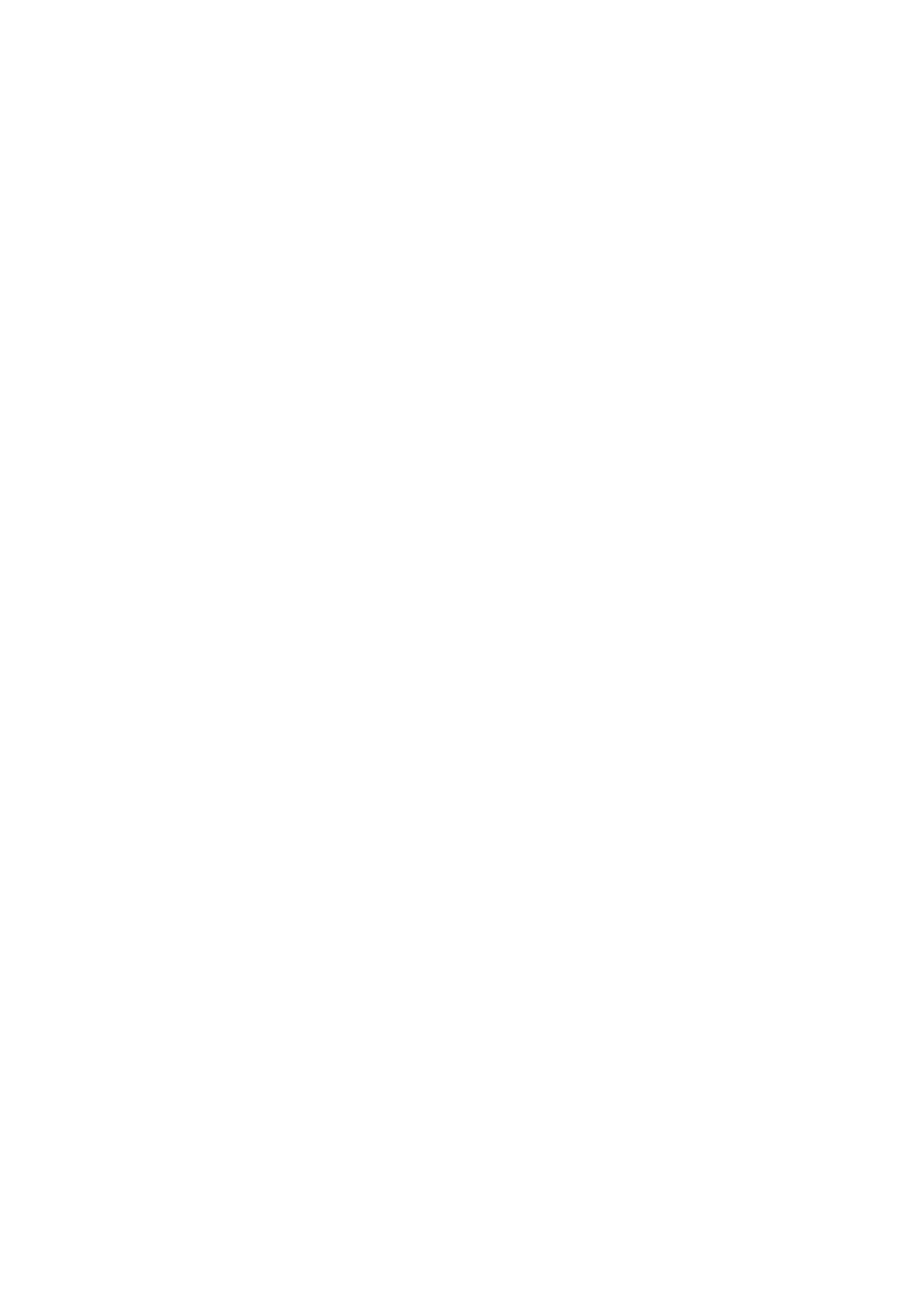## **ASCOBANS and the Strategic Plan for Migratory Species 2015-2023**

1. The 10<sup>th</sup> Meeting of the CMS Conference of the Parties (COP10) decided to develop a new Strategic Plan for the period 2015-2023. To this aim, it set up a Working Group with the task of drafting the Strategic Plan 2015-2023 for consideration by the Conference of the Parties at its 11<sup>th</sup> Meeting.

2. COP11 adopted the Strategic Plan for Migratory Species 2015-2023. It is important to note that it is not only for CMS, but seeks to support the efforts of all stakeholders in the conservation of migratory species.

3. The Strategic Plan can be found in Annex 1 to CMS Resolution 11.2, made available as MOP8/Inf.5.1.a. In adopting the Strategic Plan, COP11 acknowledged the need for additional inter-sessional work to strengthen the suite of materials to support implementation of the Strategic Plan, including:

- a) indicators for the Strategic Plan for Migratory Species, drawing as far as possible from existing work, such as that under the global Biodiversity Indicators Partnership; and
- b) a Companion Volume on Implementation for the new Strategic Plan, based on available tools, to provide guidance on implementation of the Plan.

4. COP11 also decided to extend the mandate of the Strategic Plan Working Group to include the tasks of elaborating the indicators and Companion Volume during the triennium 2015-2017.

### **Drafts of the Indicators for the Strategic Plan for Migratory Species**

5. The first draft of the Indicator Factsheets for the Strategic Plan for Migratory Species (dated April 2016) can be accessed at [http://www.cms.int/en/strategic-plan/drafts.](http://www.cms.int/en/strategic-plan/drafts) The draft was prepared by the CMS Strategic Plan Working Group, and is open for public consultation until 31 August 2016.

6. A revised version of the Factsheets will be prepared on the basis of the comments received through the consultation process, and will be considered by the  $4<sup>th</sup>$  meeting of the Strategic Plan Working Group (SPWG-4) on 7-8 November 2016. SPWG-4 will agree further steps towards the submission of a proposal concerning SPMS indicators to be submitted to COP12.

#### **Draft Companion Volume for the Strategic Plan for Migratory Species**

7. A Zero Draft of the Companion Volume has been prepared by the CMS Secretariat, with input also from ASCOBANS, under the guidance of the Chair of the CMS Strategic Plan Working Group. The engagement of the ASCOBANS Secretariat was in line with the request of the 22<sup>nd</sup> Meeting of the Advisory Committee to continue to engage with the process to develop the "Companion Volume" of the Strategic Plan for Migratory Species (AC22 Action Point 40).

8. The Zero Draft is foreseen to be released for public consultation in July 2016, with a commenting period foreseen until September 2016. Details will be published shortly on [http://www.cms.int/en/strategic-plan/drafts.](http://www.cms.int/en/strategic-plan/drafts)

## **Opportunities to Engage in the Process**

9. The added value and applicability of the Strategic Plan for Migratory Species will depend highly on its relevance for national, regional and global policy-making regarding